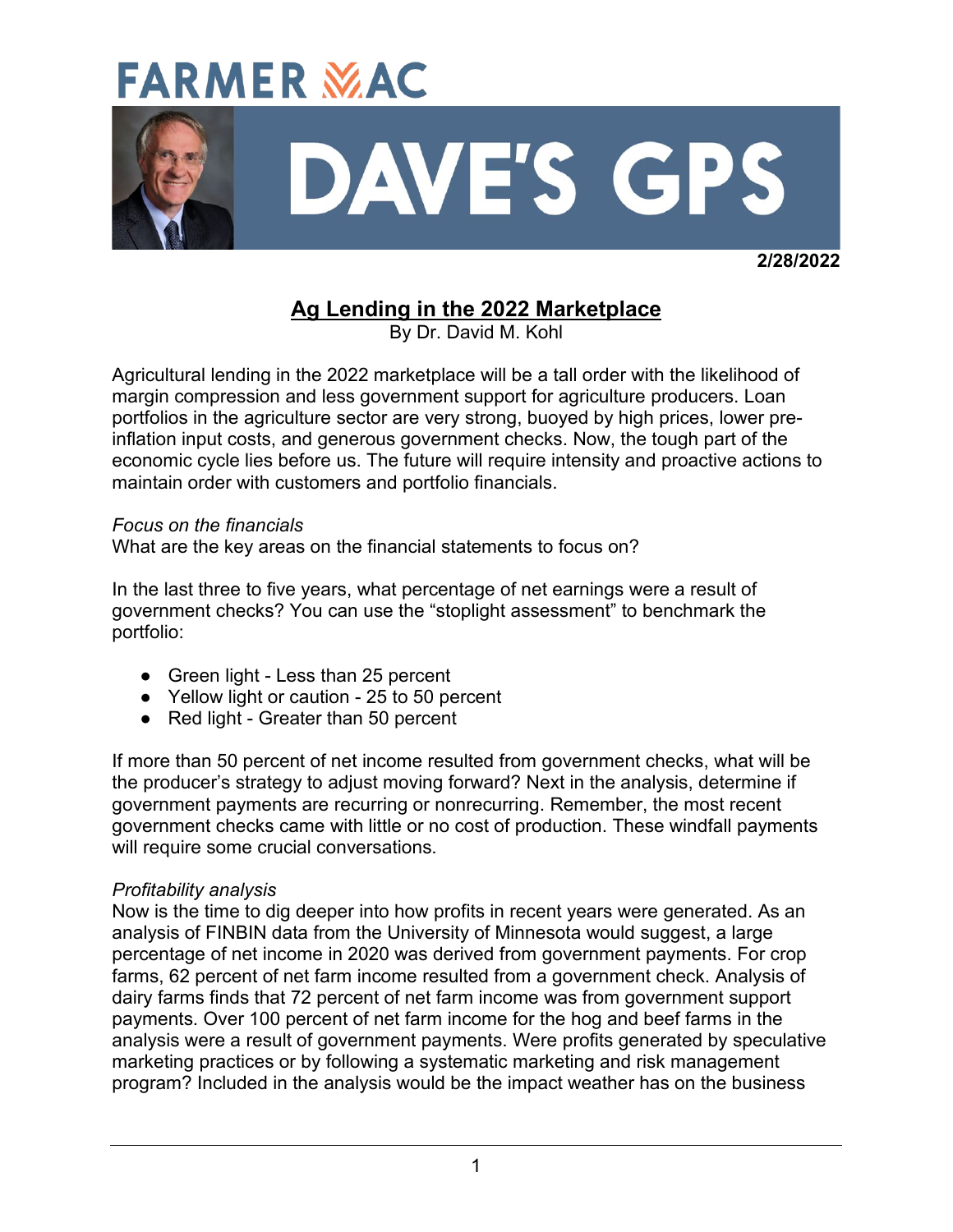plan, production, marketing, finance, and risk management with a focus on operational efficiency.

### *Profit distribution and working capital*

When one examines the direction of land values in 2021, it appears that stimulus checks were invested into farm and ranch land. Did this investment deplete working capital and cash? What were the additional debt service commitments, and will there be any recurring net income to meet those debt service and overhead cost obligations? Careful attention needs to be placed on working capital levels. Did the profits flow over to the balance sheet to build the necessary resources? In a potential recession, compressed, or negative margin environment, a burn rate on working capital may need to be conducted. For example, if working capital is \$500,000 and losses are \$200,000, then the working capital burn rate is 2.5 years. Working capital is the second line of defense when adversity occurs in profits and cash flow. Maintaining enough reserves to have a burn rate of at least two years would be suggested, but four years or more would be ideal. Any financial crisis, whether it is agriculture, housing, manufacturing, or hightech firms, finds the choke point often centers on financial liquidity. Negative margins and high rates of inflation will magnify any deficiencies.

### *Household budgets*

Lending in the agricultural marketplace will require a close examination of living costs. Remember, if there are losses or inadequate profits, living costs will often be withdrawn from lines of credit. If this occurs over multiple years, the solution is often a term out or refinance of the line of credit which results in a loss of equity. Family living costs can be expected to increase five to ten percent as a result of inflation. A global analysis of the business may find multiple families living out of the business. The question becomes, is this sustainable in a compressed margin environment over multiple years?

### *Net worth analysis*

Whether it is an individual customer or a total portfolio, a candid analysis of net worth gains needs to be conducted. Break this analysis into three profiles. The strongest segment would have 75 percent of net worth gains over a three-to-five-year period resulting from retained earnings and 25 percent as a result of capital appreciation. The middle of the road group would have 50 percent earned net worth and 50 percent appreciated net worth. The third segment would have 25 percent of net worth gains from retained earnings and 75 percent of net worth gains from appreciation. This net worth analysis is vital for your customer's growth and preservation of wealth.

#### *Business management practices*

Lending in the agricultural marketplace in this margin compressed era will require a customer to step up their business acumen. The ability to develop a projected cash flow and monitor it line by line at least quarterly will be a requirement.

The same could be said for the balance sheet and respective schedules that provide further documentation of assets and liabilities. For many of you reading this column, a Schedule F tax statement is used for the income statement. In an inflationary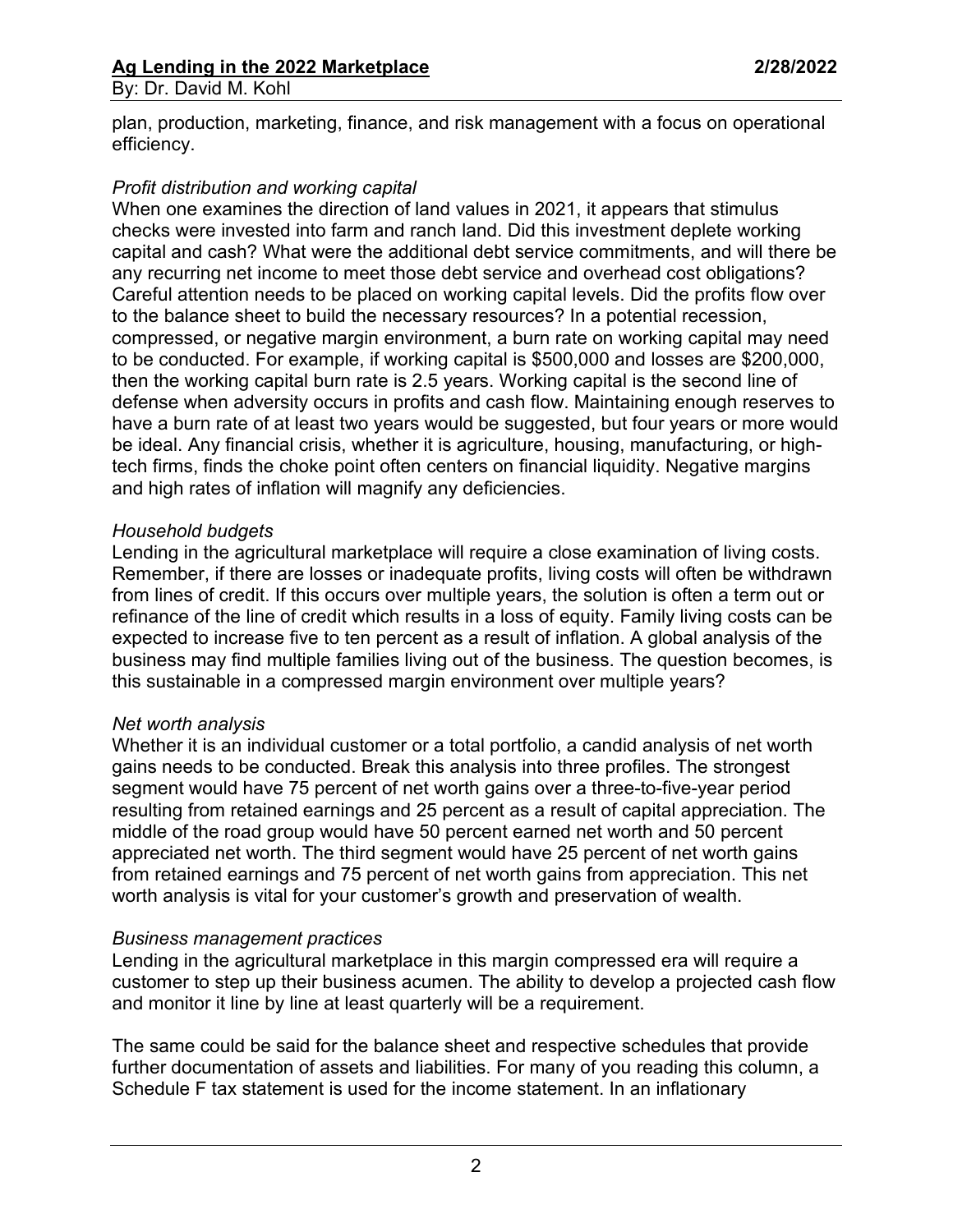### **Ag Lending in the 2022 Marketplace 2/28/2022** By: Dr. David M. Kohl

environment, relying solely on the cash basis statement rather than an accrual adjusted statement can quickly put you behind the curve for potential risk.

If you receive none of the above from your customers you now have become a five "C's" lender: collateral, collateral, collateral, collateral, and collateral. If this is the case, you will need producers to have a debt to asset ratio under 25 percent to minimize potential risk and compensate for their lack of financial acumen. You also need to inform your customers with a low business IQ that the loan collateral, often land, will be required and could be taken if problems occur over an extended period of time.

In conclusion, lending in the marketplace in 2022 will require the producer to step up their finance, marketing, and operational efficiencies. This will proactively prepare them to navigate the economic white waters that potentially lie ahead.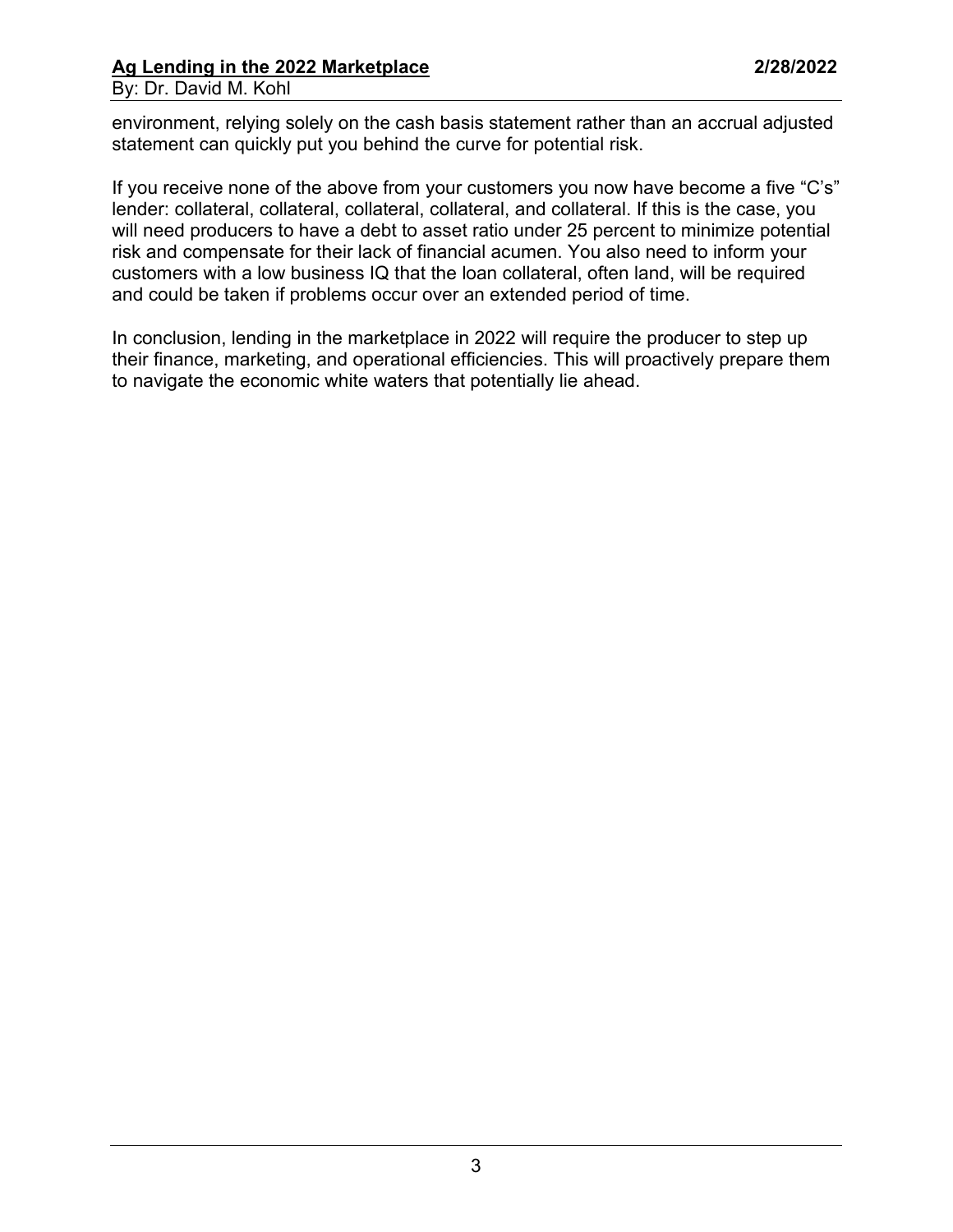By: Dr. David M. Kohl

## *False Prosperity*

The Spring of 2022 is now revealing the unintended consequences of government stimulus and accommodative central bank action in recent years. The title of this section says it all. Whether it is the U.S. or around the globe, the rise of asset values such as real estate and stocks has created a situation with tremendous gains in paper wealth. In many regions, farmland has been 'hotter than a pepper sprout' with values becoming more distant from economic returns based on projected incomes, including green payments and net returns through flipping. The rise in asset values leads to the notion of the wealth effect, which is the theory that an increase in perceived wealth is accompanied by changes in spending habits. For example, for every one dollar increase in stock valuation, consumer spending may increase by as much as 3.8 cents. Every one dollar increase in real estate values equates to \$0.08 to \$0.10 more in consumer spending. This paper wealth has fueled inflation with \$1.23 of money chasing \$0.93 of goods based on an analysis in a *Wall Street Journal* opinion section article.

What is concerning is that asset values are starting to correct, first in the stock and equity markets and cryptocurrency. Will this correction ripple to the housing, real estate, and farmland markets? Future interest rate increases and geopolitical military action along with consumer confidence in major economies in the United States, Europe, Japan, and China could be telling in the future months. Could the roller coaster of paper prosperity, which reached the apex in 2021, now start a downward direction which could hamper economic growth? A recent article in *The Economist* magazine focused on equity market corrections, which is a must read for those of you that follow this column or listen to my seminars and speeches.

Now, let's move to the leading and lagging economic indicators.

## *The Leading Economic Index (LEI)*

After several months of increases, the Leading Economic Index (LEI) is now down three-tenths of one percent, and the diffusion index has declined to 60. If the LEI continues to decline in this manner, by the next column it could be foretelling a possible recession later this year. Of course, it is a dynamic economic environment with many moving parts; however, this is the first crack in the economic armor.

## *Oil*

Oil prices have reached \$100 per barrel and could go to \$120 per barrel very quickly. This is a determining factor for consumer spending. However, the impact will be felt in the agriculture sector where up to 80 percent of the expenditures are linked to oil. It will be interesting to see whether the disincentives to invest in fossil fuels versus green energy in recent years will be lifted.

## *Purchasing Manager Index (PMI)*

The Purchasing Manager Index (PMI) is still north of 50 in the United States, which is indicative of a growing economy. However, one must observe this metric in China and Europe where recent indicators are near 50, suggesting dimmer prospects for economic growth.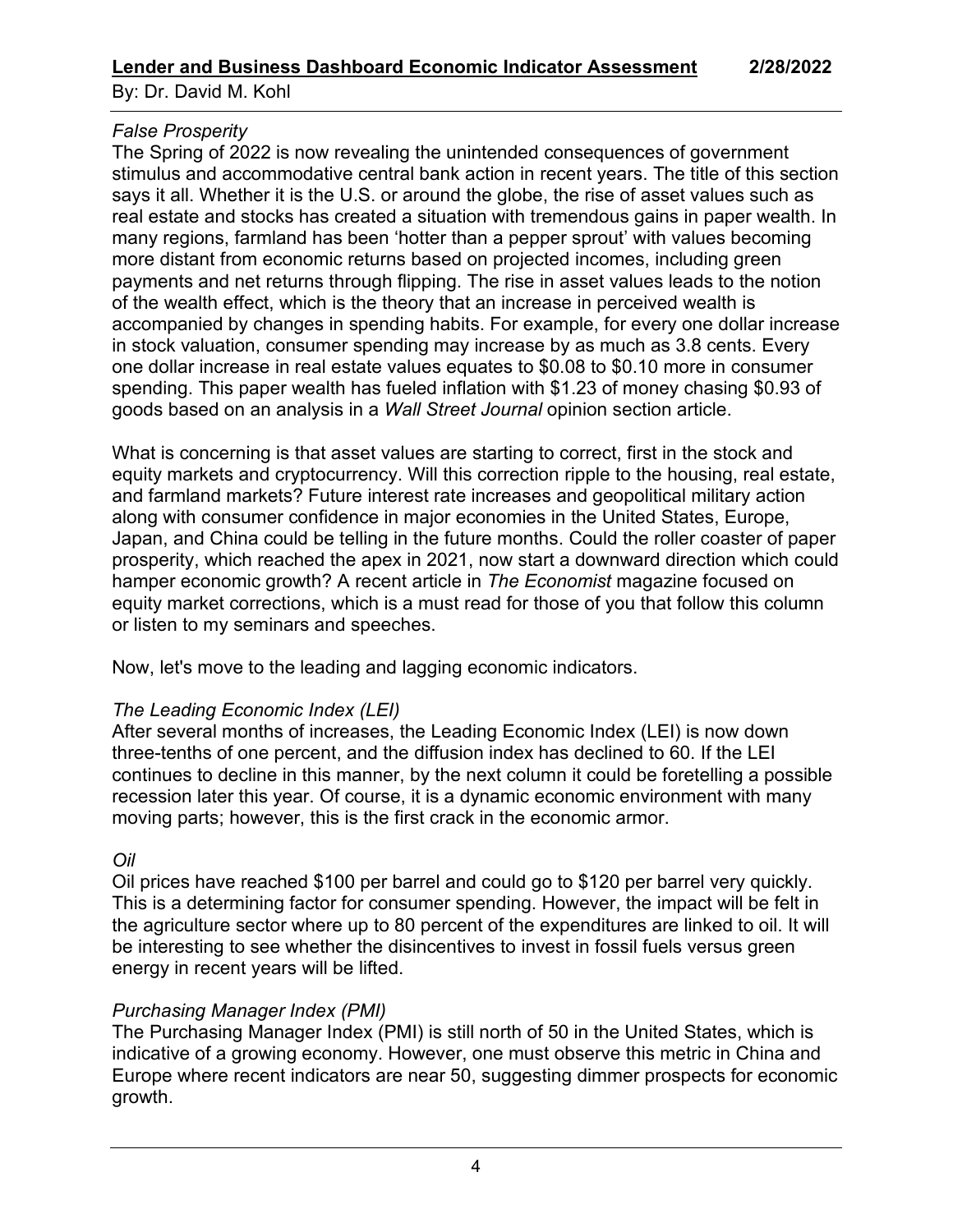By: Dr. David M. Kohl

## *Unemployment*

Most sectors are experiencing a shortage of workers. My interaction with large companies finds automation and simplification of the work processes are well underway to reduce the emphasis on labor. However, the issue of labor shortages and wage increases is starting to strain small businesses and ripple over to agriculture business margins, many of whom are not in the position to automate.

## *Housing starts*

Housing starts continue to remain strong above 1.5 million units annually. Demographic shifts from high cost of living areas in the United States to lower cost of living areas are creating regional booms. At a recent seminar in Nashville, participants were discussing the influx of New Yorkers, New Jerseyans, and Californians with cash from the sale of high-priced properties in those states. This has brought challenges for infrastructure and local, cultural habits.

## *Factory utilization*

Factory utilization remains quite strong despite the supply chain challenges and inflation pressures. Over the next few years, the movement of supply chains back to North America or in the U.S. could impact this number.

## *Index of Consumer Sentiment*

The Index of Consumer Sentiment is just plain ugly, in the range of the Great Recession and other downturns ranging all the way back to the 1970s. With 70 percent of the U.S. economy dependent on consumer spending and services, any threat to the wealth effect, an increase in interest rates, or a slowdown in the economy could quickly lead to a recession.

## *Inflation*

The "I" word, or inflation, is alive and well and appears not to be in a position to dissipate anytime soon. Headline inflation is 7.5 percent, followed by core inflation at 6 percent. The Producer Price Index (PPI) is at 9.7 percent, increasing over the last 12 months. The inflation rates have been high for a year, and it appears they may be there for another year.

## *Oil price increase dynamics*

When oil prices increase \$10 per barrel, core inflation will increase 0.035%, headline inflation by 0.2% and the GDP will fall by 0.1%.

Get ready for a walk on the wild side for equity markets and the economy in general!